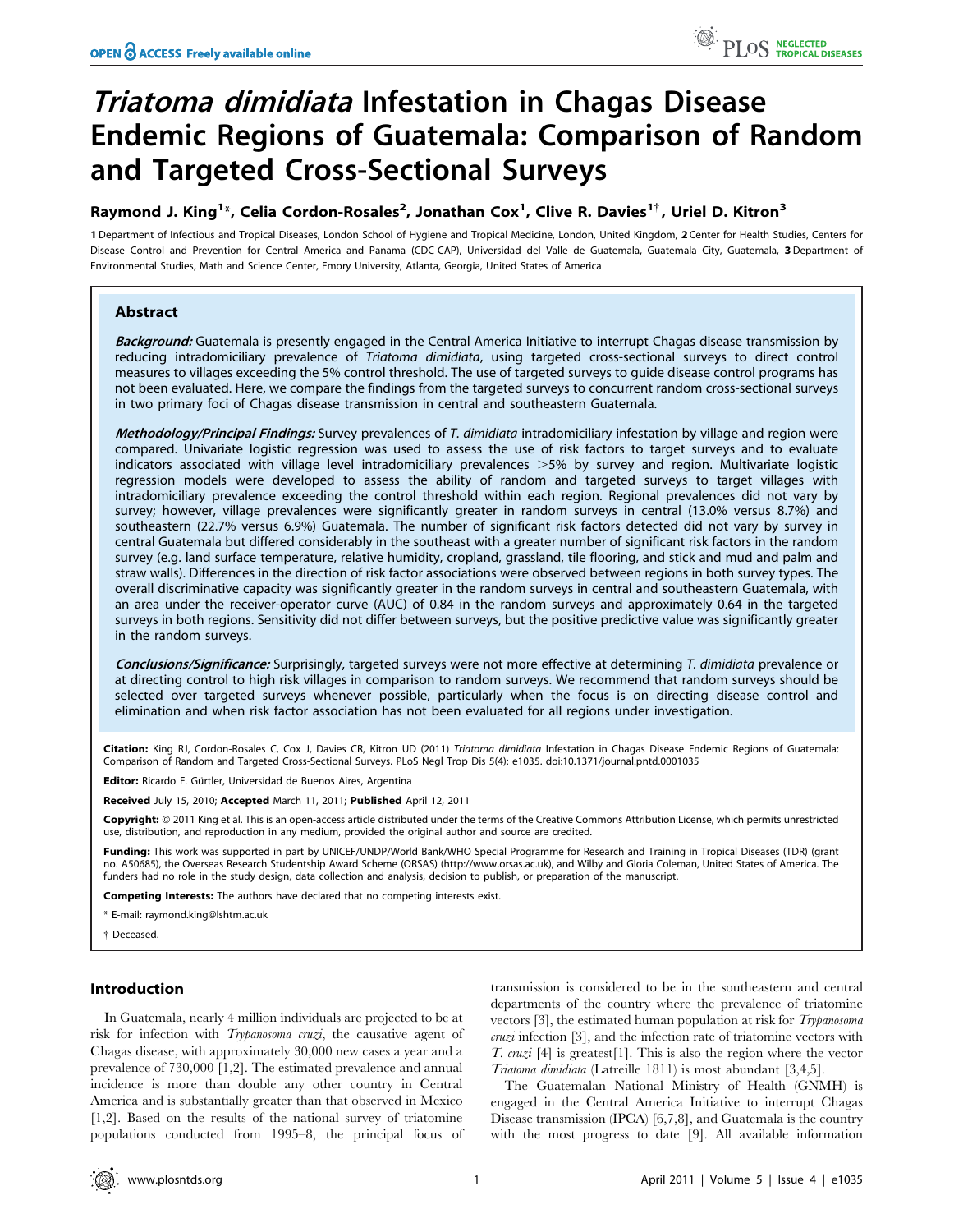#### Author Summary

Chagas disease is a vector-borne parasitic zoonosis endemic throughout South and Central America and Mexico. Guatemala is engaged in the Central America Initiative to interrupt Chagas disease transmission. A major strategy is the reduction of Triatoma dimidiata domiciliary infestations through indoor application of residual insecticides. Successful control of T. dimidiata will depend on accurate identification of areas at greatest risk for infestation. Initial efforts focused primarily on targeted surveys of presumed risk factors and suspected infestation to define intervention areas. This policy has not been evaluated and might not maximize the effectiveness of limited resources if high prevalence villages are missed or low prevalence villages are visited unnecessarily. We compare findings from the targeted surveys to concurrent random surveys in two primary foci of Chagas disease transmission in Guatemala to evaluate the performance of the targeted surveys. Our results indicate that random surveys performed better than targeted surveys and should be considered over targeted surveys when reliability of risk factors has not been evaluated, identify useful environmental factors to predict infestation, and indicate that infestation risk varies locally. These findings are useful for decision-makers at national Chagas Disease control programs in Central America, institutions supporting development efforts, and funding agencies.

indicates that Rhodnius prolixus has been eliminated (GNMH communication) and populations of the indigenous  $T$ . dimidiata have been reduced in the domestic environment three to nine fold [10,11]. However, since T. dimidiata is a native species also occurring in the peridomestic and sylvatic environments, elimination is virtually impossible [2,12,13,14]. Therefore, the goal is to reduce and maintain T. dimidiata village level intradomiciliary prevalence and colonization (nymphal intradomiciliary prevalence) below 5% [1,2,6,7,8,11,15].

Vector control relies primarily on the intradomiciliary application of residual insecticides [16]. For the current control program, third-generation synthetic pyrethroids, including beta-cyfluthrin (12.5% suspension concentrate [s.c.], at 25% active ingredient  $[a.i.]/m<sup>2</sup>$ ), cyfluthrin (10% wettable powder [w.p.], at 50 mg a.i./ m<sup>2</sup>), delatamethrin (10% s.c. or 5% w.p. at 25 mg a.i./m<sup>2</sup>), and lambda-cyhalothrin (10% w.p. at  $30 \text{ mg}$  a.i./m<sup>2</sup>) (GNMH communication), were used based on market availability [17]. The current policy for selecting villages to spray entails a 5% intradomiciliary prevalence threshold but relies on targeted surveys of presumed risk factors and suspected infestation [11,15], namely ''villages suspected of being infested with R. prolixus or T. dimidiata, where infestation was reported or in rural areas where the majority of the houses are constructed with mud walls and/or thatched roofs'' [15]. However, if villages with low prevalences are visited unnecessarily, or villages with high prevalences are missed, such a policy may not necessarily maximize the effectiveness of limited resources. In a resource limited setting, developing a rational control program to sustain T. dimidiata village intradomiciliary prevalence below 5%, will depend upon ensuring that control efforts are targeted to villages with the highest risk of infestation.

From 2000–3, GNMH, the Japanese International Cooperation Agency (JICA), and the Universidad del Valle de Guatemala (UVG) with other collaborating instituions undertook a series of targeted and random surveys to assess T. dimidiata prevalance prior to vector control [1,11,15,18]. This study makes use of the data

gathered in the central department of Baja Verapaz and southeastern department of Jutiapa to compare the effectiveness of random and targeted surveys in determining villages at high risk for T. dimidiata infestation in these two regions. Specifically, our objective was to evaluate the capability of the random and targeted survey methods in directing control to villages at greatest risk of infestation by comparing the ability of environmental and/ or domiciliary risk factors to predict intradomestic prevalence .5% by survey and department.

# Materials and Methods

#### **Datasets**

Triatoma dimidiata intradomiciliary prevalence data at the village level for the departments<sup>1</sup> of Baja Verapaz and Jutiapa from 2000–3 were obtained from randomized cross-sectional pre-spray surveys implemented by UVG [10] and from targeted crosssectional pre-spray surveys performed by GNMH [11,18]. These departments are positioned within two principal regions of T. dimidiata infestation. Baja Verapaz is located in the temperate and subtropical dry forests [19] of central Guatemala,  $89.93^{\circ} - 90.81^{\circ}$ W and  $13.74^{\circ}-14.56^{\circ}$ N, encompassing an area of 2864 km<sup>2</sup>. Jutiapa is positioned in the subtropical moist forest [19] in the southeast,  $89.50^{\circ} - 90.30^{\circ}$ W and  $13.74^{\circ} - 14.56^{\circ}$ N, covering an area of 3318 km2 . The geographic distribution of villages surveyed by department and study is illustrated in Figure 1. Here, department prevalence refers to the proportion of villages within each department that are intradomiciliary infested with T. dimidiata, and village prevalence refers to the proportion of infested domiciles within each surveyed village.

Specific details of data collection and survey design have been previously published [1,10,11,15,18]. In brief, both surveys analyzed here are subsets of larger studies aimed at determining triatomine prevalence in central and southeastern Guatemala prior to a vector control campaign. Baja Verapaz and Jutiapa were selected here due to similarities in the broad geographic coverage of sampled villages, the presence of significant T. dimidiata infestation with limited  $R$ . prolixus infestation [3,4,18,20], and the locations of the departments in two different regions, central and southeastern Guatemala. Moreover, the departments were analyzed separately as the vector surveys were administered at the department level [1] and due to the location of the departments in two different Holdridge Life zones. Baja Verapaz occurs in the subtropical and warm temperate dry forest and Jutiapa occurs in the subtropical moist forest [21].

The random data set was derived from a cross-sectional survey supported by the Tropical Disease Research and Training program (TDR), World Health Organization no. 990545 and the Centers for Disease Control and Prevention CoAg U50 CCU021236 by UVG in collaboration with GNMH from 2000–3 [10]. In each municipality, villages and domiciles were selected randomly [10]. All eight municipalities in Baja Verapaz and 16 of 18 municipalities in Jutiapa were surveyed. Within these municipalities, georeferenced data was obtained from 79 villages and 1021 domiciles in Baja Verapaz and 162 villages and 2215 domiciles in Jutiapa. Entomological evaluation was conducted using an abbreviated man-hour collection method [3]. For each domicile selected, the intradomestic and surrounding peridomestic environments were surveyed manually for triatomines by two entomology technicians for 15–30 minutes, as determined subjectively by the size of the house [10].

The targeted data set was derived from cross-sectional entomological surveys carried out by GNMH in collaboration with JICA from 2000–3 [1,11,18]. Domiciles were selected from a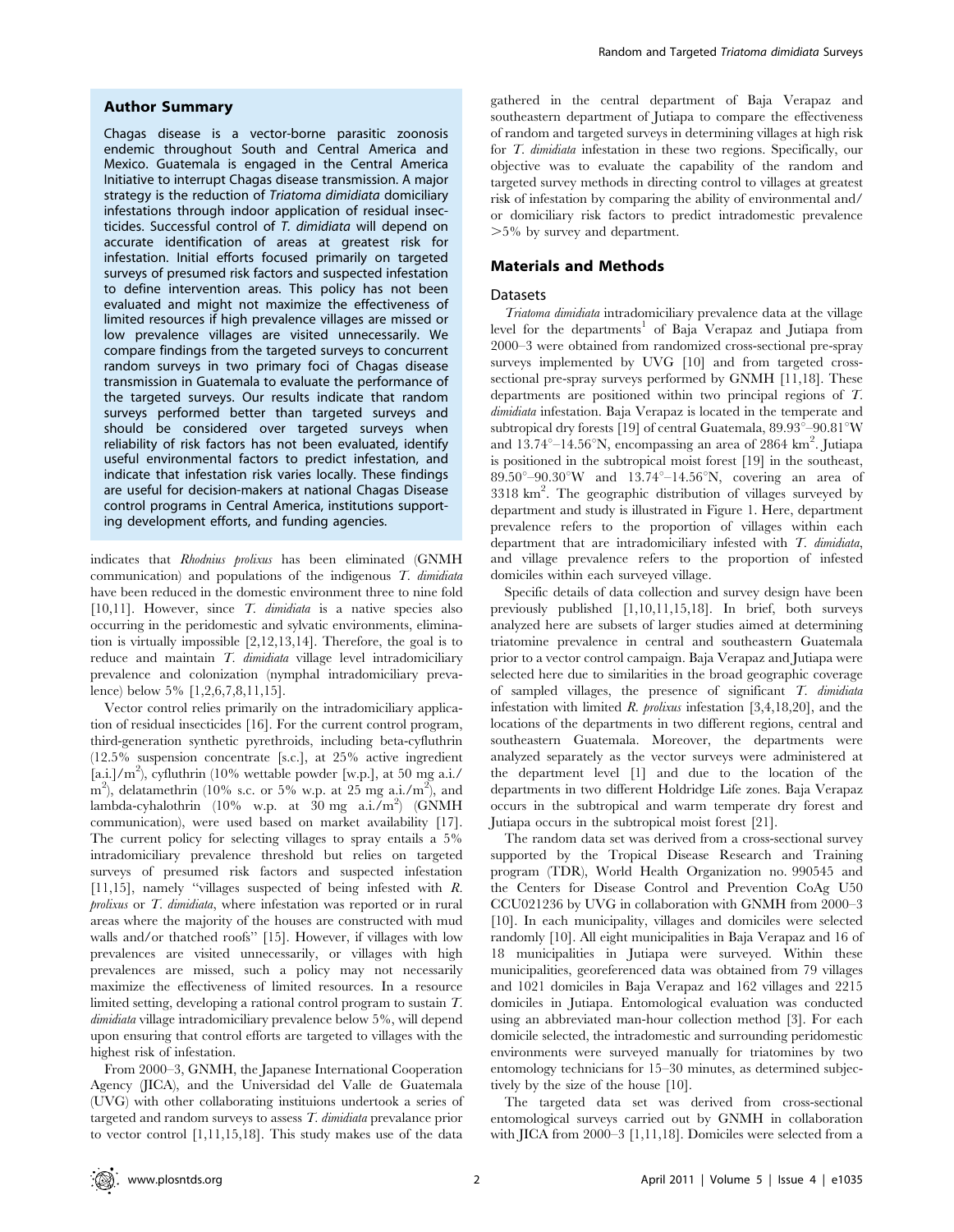

Figure 1. Map of the geographic distribution and intradomiciliary prevalences of villages analyzed. The location and intradomiciliary prevalences of villages analyzed in (A) Baja Verapaz and (B) Jutiapa. Each symbol represents a village, with circles symbolizing Universidad del Valle de Guatemala randomly sampled villages and triangles symbolizing Guatemala National Ministry of Health targeted villages. Shading indicates the level of intradomiciliary prevalence within each village. Inset: location of study departments within Guatemala and Central America. Note: Guatemala is divided into 22 departments and 331 municipalities [32] (www.state.gov/r/pa/ei/bgn/2045.htm). Health services, including vector control, are administered at the department level by each Health Area Authority [1]. doi:10.1371/journal.pntd.0001035.g001

sampling frame that excluded villages sampled in the random survey. Within Baja Verapaz, all eight municipalities were surveyed while 14 of 18 were examined in Jutiapa. In contrast to the random survey, study villages were targeted in rural areas on the basis of anecdotal surveys, suspected infestation, previous infestation, or presumed risk factors, e.g., domiciles with walls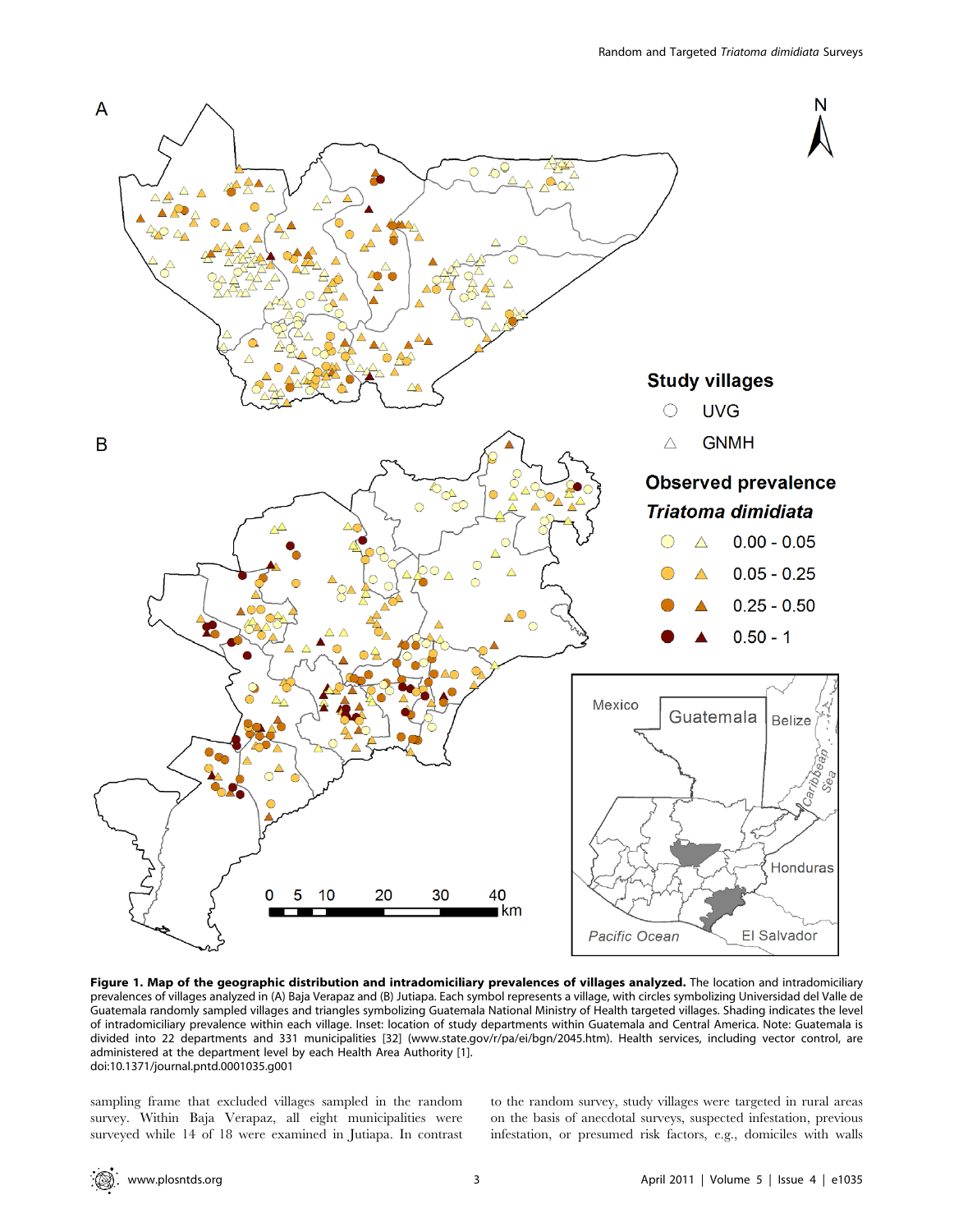made of mud and/or roofs constructed of thatch [11,15]. Georeferenced data were obtained from 262 villages and 5306 domiciles in Baja Verapaz and 244 villages and 2954 domiciles in Jutiapa. Entomological evaluation was also conducted by an abbreviated man-hour collection method [3]. The intradomestic and peridomestic environments of selected domiciles were searched manually for triatomines for 30 minutes by one entomology technician and for 15 minutes by two technicians [11]. These findings were later used by GNMH to target pyrethroid spraying to domiciles and peridomestic annexes in villages with intradomiciliary prevalences  $>5\%$  [1,10,11,15,18].

Environmental and socioeconomic data were obtained from multiple sources and are described in Table 1. Covariate and georeferenced infestation data were imported into the GIS TNTmips 2008:74 (Microimages, Lincoln, NE). Layers were processed and linked geographically. With the exception of land cover, environmental covariate values were defined using the geographic coordinates for each village. For land cover, the proportion of each land cover class (forest, grassland, cropland, wetland, and settlement) within a 2 km buffer of each village was determined. Domiciliary construction data were then summarized by calculating the proportion of each domicile construction material per village. All data were then extracted by village and exported for statistical analysis. Data were displayed and mapped using ArcView GIS v. 9.2 (Environmental Systems Research Institute, Inc., Redlands, CA).

#### Statistical analysis

 $\overline{\phantom{a}}$ 

Analysis of T. dimidiata pre-spray prevalence data was limited to those villages where at least five domiciles were surveyed. Similarities in the geographic distribution of villages between the two studies were maximized by excluding villages from one study when their distance to the closest village in the opposing study exceeded five kilometers. For the remaining villages, descriptive statistics of T. dimidiata village and department level prevalences were summarized by study and department.

Analyses of risk factors associated with T. dimidiata intradomiciliary prevalence at the village level for each department and study were carried out using univariate and multivariate logistic regression. First, univariate logistic regression models for grouped data were fitted to each of the grouped climatic variables (land

surface temperature, normalized difference vegetation index, middle infrared reflectance, and relative humidity) to identify covariates in each category that best discriminated village prevalence. For ease of interpretation and direct comparison of climate characteristics between studies, variables were selected from the analyses of the UVG random data set in each department. Variables with a Wald's P>0.05 were excluded from further analyses due to the large number of significant covariates. The best fit model for each category was then selected on the basis of its Akaike weight  $(w_i)$ . Although the number of parameters for each model was the same in this investigation, the statistic provided a simple and easily interpretable measure for model comparison [22,23].

The environmental and domiciliary risk factors associated with T. dimidiata village prevalence  $>5\%$  was investigated by univariate logistic regression for each study by department. The outcome variable was defined by village as T. dimidiata intradomiciliary prevalence  $\leq$  or  $>5\%$ . Explanatory variables included climate variables selected from the discriminative univariate analyses, the remaining environmental covariates (elevation, precipitation, and land cover), and all domiciliary construction covariates. A logistic regression model was fitted to each covariate to define the odds of infestation associated with each potential risk factor.

Predictions of the probability of village prevalence  $>5\%$  were then made by fitting a series of multivariate logistic regression models using a jackknife procedure, whereby a single village was excluded and an estimate of its predictive probability was made using the remaining data [24,25]. This method maximizes the data used to estimate a villages predictive probability and allows for model validation using independent data [24]. All significant covariates from the logistic regression models were used to fit multivariate models. Predictive models of environmental and domiciliary covariates for each study by department were generated individually and together. Diagnostic statistics were generated to compare model accuracy. The area under the receiver-operator curve (AUC) was calculated to compare overall model performance and kappa  $(K)$ , sensitivity, specificity, positive predictive value (PPV), and negative predictive value (NPV) were calculated across the range of predicted probability thresholds. All statistical analyses were conducted in Stata/IC version 10 (Stata Corporation, College Station, TX, USA).

|                 |                                             |                  | <b>Resolution</b>          |            |              |                           |  |
|-----------------|---------------------------------------------|------------------|----------------------------|------------|--------------|---------------------------|--|
| Data type       | <b>Database</b>                             | <b>Source</b>    | <b>Spatial</b><br>Temporal |            | <b>Units</b> | <b>Citation</b>           |  |
| l Environmental | Annual precipitation                        | WorldClim        | 1 km                       | 1950-2000  | mm           | www.worldclim.org [33,34] |  |
|                 | Digital elevation model                     | CGIAR-CSI        | 90 m                       | 2004       | m            | www.csi-cgiar.org [35]    |  |
|                 | LST daytime and nighttime<br>mean, max, min | <b>MODIS</b>     | 1 km                       | $2001 - 3$ | °C           | Ipdaac.usgs.gov [36]      |  |
|                 | MIR mean, max, min                          | <b>AVHRR/TFA</b> | 1 km                       | $1992 - 6$ | $^{\circ}C$  | Hay 2006 [37]             |  |
|                 | NDVI mean, max, min                         | <b>MODIS</b>     | 1 km                       | $2001 - 3$ |              | Ipdaac.usgs.gov [36]      |  |
|                 | RH mean, max, min                           | <b>CRU/UEA</b>   | 10'                        | 1961-90    | $\%$         | www.cru.uea.ac.uk [38]    |  |
|                 | Land cover                                  | <b>SERVIR</b>    | $0.5$ km                   | 2005       |              | www.servir.net [39]       |  |
| Socioeconomic   | House floor, wall and<br>roof material      | <b>INE</b>       | Village                    | 2002       |              | www.ine.gob.gt/ [40]      |  |

Key to database abbreviations: LST, land surface temperature; MIR, middle infrared; NDVI, normalized difference vegetation index; RH, relative humidity; max, maximum average value; min, minimum average value. Key to database source abbreviations: CGIAR\_CSI, Consultative Group for International Agriculture Research - Consortium for Spatial Information; MODIS, moderate resolution imaging spectroradiometer; AVHRR/TFA, advanced very high resolution radiometer transformed by temporal fourier analysis; CRU/UEA, Climate Research Unit,/University of East Anglia; INE, Instituto Nacional de Estadistica de Guatemala. doi:10.1371/journal.pntd.0001035.t001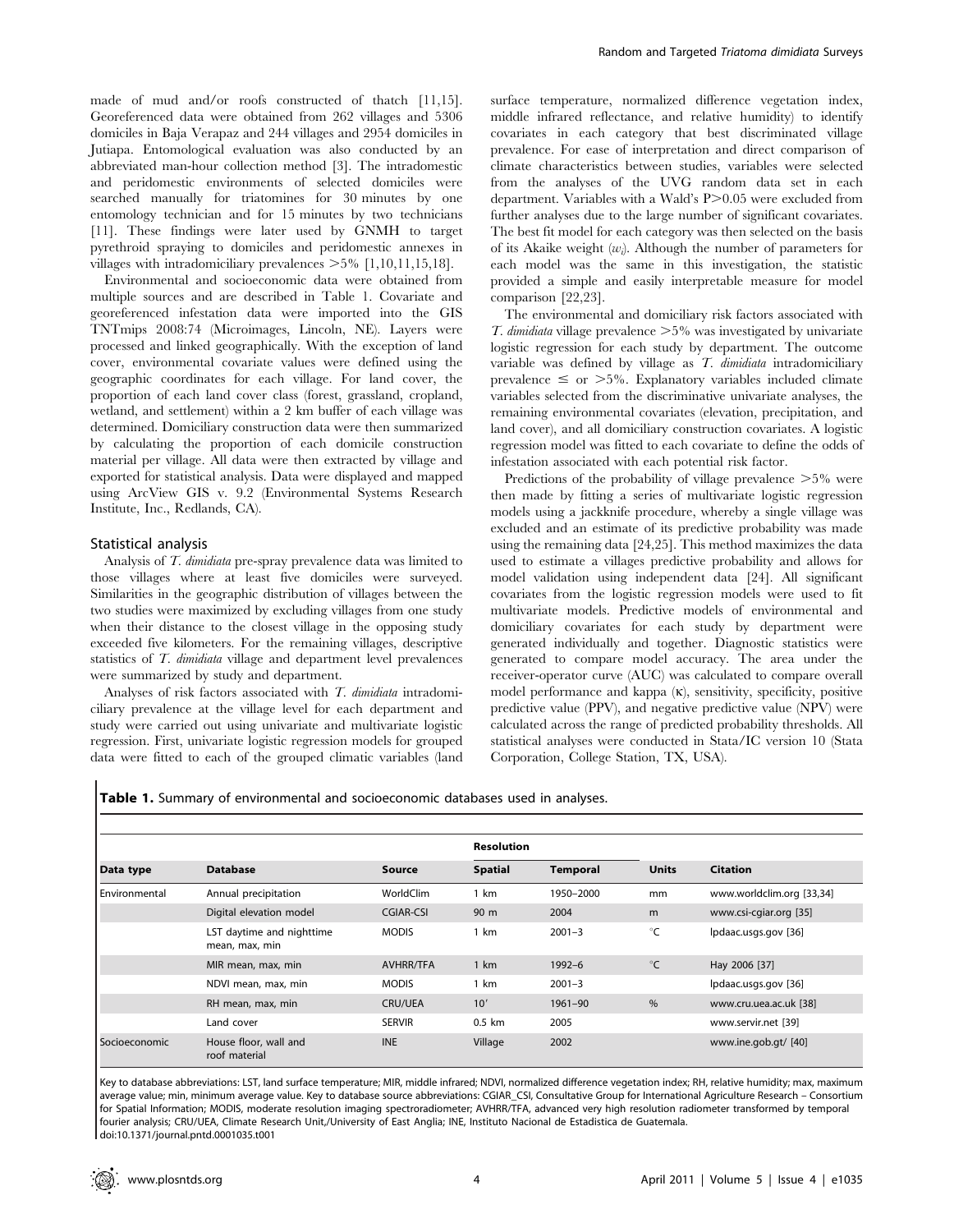# Results

#### Prevalence and geographic distribution

The geographic distribution and intradomiciliary prevalences of villages selected for analysis are shown by department and study in Figure 1. In Baja Verapaz, villages in all eight municipalities were incorporated into the analysis of both surveys and included 894 domiciles in 72 villages from the random study and 4403 domiciles in 212 villages from the targeted study, representing 16.86% and 49.65% of villages, respectively, and  $66.51\%$  of villages overall  $(n = 427)$ . Village prevalence of T. dimidiata was highest in the northwest and southern regions of the department. Department prevalence was highest in the random survey at 51.4% (95% CI 39.9–62.9), but not significantly different from the targeted survey with a prevalence of 39.2% (95% CI 32.6–45.7). In contrast, village prevalence was significantly higher in the random survey (13.0%, 95% CI 10.9–15.2) than in the targeted survey (8.7%, 95% CI 7.8–9.5).

T. dimidiata was distributed throughout Jutiapa with village prevalences highest in the central and southern regions. In the random study, 1919 domiciles in 138 villages and 16 municipalities were used for analyses, while in the targeted study, 2243 domiciles in 108 villages and 14 municipalities were used for analyses, representing 17.95% and 14.04% of villages, respectively, and  $31.99\%$  of villages overall (n = 769). Again, department prevalence was not significantly different between the random (68.8%, 95% CI 61.1–76.6) and targeted (62.0%, 95% CI 52.9– 71.2) surveys, but village prevalences were significantly higher in the random  $(22.7\%$ ,  $95\%$  CI  $20.9-24.6$ ) than in the targeted (6.9%, 95% CI 5.9–8.0) surveys.

#### Environmental risk factors

The grouped climate variables that best explained  $T$ . dimidiata village prevalence are presented in Table 2. These covariates were used in all subsequent analyses.

Table 3 shows the significant results of the environmental risk factor analyses for village prevalence exceeding the 5% control

Table 2. Significant grouped climate variables with highest Akaike weight  $(w_i)$ .

| Department Covariate |                                      | Coefficient (95% CI) P         |       | AICc <sup>1</sup> | $W_i$ |
|----------------------|--------------------------------------|--------------------------------|-------|-------------------|-------|
| Baja Verapaz         | LST daytime<br>average $(^{\circ}C)$ | 0.29(0.21, 0.37)               | 0.000 | 631.89            | 0.98  |
|                      | NDVI minimum                         | $-7.72$ ( $-10.07$ , $-5.38$ ) | 0.000 | 643.45            | 0.71  |
|                      | MIR average<br>$(^{\circ}C)$         | 0.30(0.22, 0.38)               | 0.000 | 630.00            | 0.99  |
|                      | RH minimum                           | $-0.11(-0.19,-0.02)$           | 0.014 | 688.06            | 1.00  |
| Jutiapa              | LST daytime<br>average $(^{\circ}C)$ | $-0.38$ ( $-0.46$ , $-0.31$ )  | 0.000 | 1957.28 1.00      |       |
|                      | NDVI average                         | 8.05 (6.38,9.73)               | 0.000 | 1967.49 1.00      |       |
|                      | MIR average<br>$(^{\circ}C)$         | $-0.44$ ( $-0.51$ , $-0.36$ )  | 0.000 | 1909.13 1.00      |       |
|                      | RH maximum                           | 0.21(0.12.0.30)                | 0.000 | 2039.73 1.00      |       |

Key to covariate abbreviations: LST, land surface temperature; MIR, middle infrared; NDVI, normalized difference vegetation index; RH, relative humidity. Key to database statistical abbreviations: AICc: Akaike information criterion for small sample sizes;  $w_i$ , Akaike weight.

threshold for each survey and department. For Baja Verapaz, the significant environmental risk factors were the same for both survey types and similarly describe the odds of infestation. The magnitude of the observed effect of each covariate with the exception of annual precipitation (equal impact) was greatest in the random study. An increase in the average daytime LST, average MIR, and proportion of cropland within a 2 km buffer of villages were associated with an increase in the risk of infestation. In contrast, minimum NDVI, minimum RH, and the proportion of evergreen forest within a 2 km buffer were associated with a decrease in the risk of infestation. Annual precipitation and elevation had weak negative effects.

In Jutiapa, fewer environmental risk factors were significant in the targeted study than in the random study. The direction of the relationships of similar significant risk factors in both studies was the same. As with the relationships of the covariates in the Baja Verapaz studies, the magnitude of the observed effects was greatest in the random study but not significantly different as the confidence intervals overlapped. For both studies, the average NDVI had a substantial positive effect on the risk of infestation, while the odds of infestation were negatively associated with the average MIR. In addition, the proportion of grassland with in a 2 km buffer of an infested village and the maximum RH were associated with an increased risk of infestation in the random study. Moreover, the average daytime temperature, and proportion of cropland and settlements within a 2 km buffer of infested villages were associated with a decreased risk of infestation.

#### Domiciliary risk factors

Significant domicile construction risk factors associated with village prevalence  $>5\%$  are shown in Table 4. Fewer villages contained data on domicile construction materials than environmental covariates in each study and department. In Baja Verapaz, 64 of 72 villages in the random survey and 160 of 212 villages in the targeted survey had corresponding construction data, while in Jutiapa 123 of 138 villages in the random survey and 89 of 108 villages in the targeted survey had data on domicile construction covariates. The effect of similar domicile construction materials in both departments was consistent among studies. Risk was higher in adobe walled domiciles and lower in aluminum roofed domiciles in Baja Verapaz. In Jutiapa, risk was higher in domiciles with dirt floors and roofs of aluminum or tile and lower in domiciles with floors made of clay tile or cement.

In both departments, village prevalence in each study was often associated with different risk factors. For example, the targeted survey in Baja Verapaz found an increased risk associated with tile roofed domiciles that was not detected in the random study. Moreover, the random survey in Jutiapa detected a series of associations with wall materials not observed in the targeted survey. In particular, walls constructed of stick and mud or palm and straw were associated with considerable increases in the risk of infestation. Brick and block walls had marked protective effects. Interestingly, the direction of the effect of similarly significant materials such as aluminum and tile roofs contrasted between departments.

## Predictive models

A summary of the performance of the multivariate logistic regression models ability to predict village prevalence  $>5\%$  is presented in Table 5. Models were constructed using villages with data for both environmental and domicile construction covariates to allow for direct comparison. The area under receiver-operator curve (AUC) is the best measure of a model's overall discriminative ability [25,26]. With the exception of the domicile construction

Univariate logistic regression models were fitted to each of the grouped climate variables to determine the covariates that best discriminated intradomiciliary village prevalence. Model performance was evaluated by the selecting the covariate with the highest Akaike weight  $(w_i)$ . doi:10.1371/journal.pntd.0001035.t002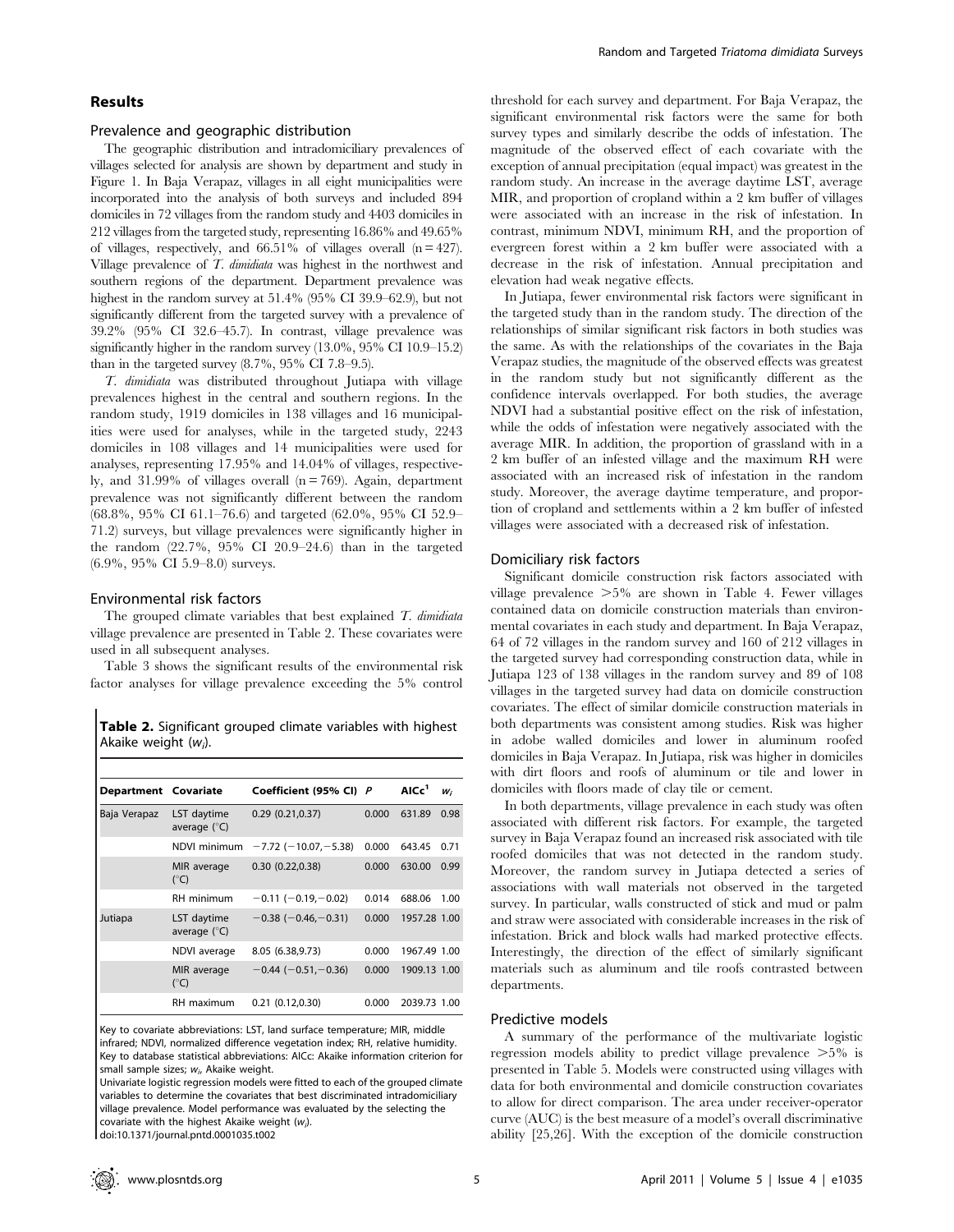Table 3. Estimates of effect of significant environmental risk factors on Triatoma dimidiata intradomiciliary prevalence >5%.

|                   |                           | Random survey               |       | <b>Targeted survey</b>  |       |
|-------------------|---------------------------|-----------------------------|-------|-------------------------|-------|
| <b>Department</b> | <b>Risk factor</b>        | OR (95%CI)                  | P     | OR (95% CI)             | P     |
| Baja Verapaz      | Annual precipitation (mm) | $0.999$ (0.997,0.9999)      | 0.040 | $0.999$ (0.998,0.9998)  | 0.011 |
|                   | Elevation (m)             | $0.996$ (0.995,0.998)       | 0.000 | $0.999$ (0.998,0.9998)  | 0.015 |
|                   | LST daytime average (°C)  | 1.70(1.34, 2.16)            | 0.000 | 1.24(1.12, 1.37)        | 0.000 |
|                   | MIR average $(^{\circ}C)$ | 1.71(1.33, 2.20)            | 0.000 | 1.20(1.09, 1.33)        | 0.000 |
|                   | NDVI minimum              | 7.34e-06 (1.40e-08,0.004)   | 0.000 | 0.0005(0.00002, 0.02)   | 0.000 |
|                   | RH minimum                | $0.72$ (0.57,0.92)          | 0.008 | 0.85(0.75,0.97)         | 0.013 |
|                   | Cropland (%)              | 292.52 (15.57,5496.13)      | 0.000 | 10.66 (3.15,36.07)      | 0.000 |
|                   | Evergreen forest (%)      | $0.003$ (0.0001,0.06)       | 0.000 | $0.02$ (0.004,0.16)     | 0.000 |
| Jutiapa           | Annual precipitation (mm) | 1.006 (1.004.1.008)         | 0.000 | 1.003(1.002, 1.005)     | 0.000 |
|                   | Elevation (m)             | $1.003$ $(1.002, 1.005)$    | 0.001 |                         |       |
|                   | LST daytime average (°C)  | 0.57(0.42, 0.77)            | 0.000 |                         |       |
|                   | MIR average $(^{\circ}C)$ | $0.40$ (0.27,0.60)          | 0.000 | 0.71(0.54, 0.94)        | 0.015 |
|                   | NDVI average              | $2.18e+5$ (141.24,3.37e+08) | 0.001 | 8227.39 (4.33,1.56e+07) | 0.019 |
|                   | RH maximum                | 1.70(1.21, 2.39)            | 0.002 |                         |       |
|                   | Cropland (%)              | 0.14(0.02,0.81)             | 0.028 |                         |       |
|                   | Grassland (%)             | 12.36 (1.70,89.72)          | 0.013 |                         |       |
|                   | Settlement (%)            | 4.81e-07 (3.40e-11,0.007)   | 0.003 |                         |       |

Key to risk factor abbreviations: LST, land surface temperature; MIR, middle infrared; NDVI, normalized difference vegetation index; RH, relative humidity. Univariate logistic regression models were developed to investigate the effect of each environmental covariate on Triatoma dimidiata intradomiciliary village prevalence .5% by survey and department. Odds ratios (OR) and 95% confidence intervals for significant risk factors are reported. Land cover classes represent the proportion of each land cover type within a 2 km buffer of analyzed villages.

doi:10.1371/journal.pntd.0001035.t003

|                   |          | <b>Risk factor</b> | Random survey                | <b>Targeted survey</b> |                            |       |
|-------------------|----------|--------------------|------------------------------|------------------------|----------------------------|-------|
| <b>Department</b> | Location |                    | OR (95% CI)                  | P                      | OR (95% CI)                | P     |
| Baja Verapaz      | Wall     | Adobe              | $5.76$ (1.08-30.60)          | 0.004                  | 13.10 (3.38,50.58)         | 0.000 |
|                   |          | Wood               |                              |                        | 0.04(0.004, 0.46)          | 0.009 |
|                   | Roof     | Aluminum           | $0.12(0.01 - 0.94)$          | 0.044                  | $0.11$ (0.03,0.04)         | 0.001 |
|                   |          | <b>Tile</b>        |                              |                        | 8.04(2.31,28.01)           | 0.001 |
| Jutiapa           | Floor    | Cement slab        |                              |                        | $0.09$ (0.01,0.87)         | 0.037 |
|                   |          | Cement tile        | $0.05(0.01 - 0.35)$          | 0.003                  |                            |       |
|                   |          | Ceramic            | 7.60e-11 $(9.27e-18-0.001)$  | 0.004                  |                            |       |
|                   |          | Clay tile          | 3.66e-11 (1.25e-19-0.01)     | 0.016                  | $1.23e-12$ (2.25e-24,0.67) | 0.047 |
|                   |          | Earth              | 26.84 (5.64-127.79)          | 0.000                  | 8.81 (1.69,46.04)          | 0.010 |
|                   | Wall     | <b>Brick</b>       | $0.001$ (0.00001-0.37)       | 0.015                  |                            |       |
|                   |          | <b>Block</b>       | $0.05(0.004 - 0.56)$         | 0.016                  |                            |       |
|                   |          | Stick & mud        | 11.97 (1.04-137.44)          | 0.046                  |                            |       |
|                   |          | Palm & straw       | $1.30e+16$ (8.99-1.88e+31)   | 0.037                  |                            |       |
|                   | Roof     | Aluminum           | <b>7.64</b> $(1.66 - 35.14)$ | 0.009                  | 9.96(1.63,60.80)           | 0.013 |
|                   |          | Concrete           | 1.90e-26 (2.45e-41-1.47e-11) | 0.001                  |                            |       |
|                   |          | Tile               | $0.15(0.04 - 0.65)$          | 0.011                  | 0.15(0.03, 0.79)           | 0.026 |

Table 4. Estimates of effect of significant domicile construction materials on Triatoma dimidiata intradomiciliary prevalence >5%.

Univariate logistic regression models were developed to investigate the effect of each domicile construction material on Triatoma dimidiata intradomiciliary village prevalence >5% by survey and department. Odds ratios (OR) and 95% confidence intervals for significant risk factors are reported. Domicile construction risk factors represent the proportion of domiciles per village constructed with each material as determined by the 2002 national census of the Guatemalan National Institute of Statistics [40].

doi:10.1371/journal.pntd.0001035.t004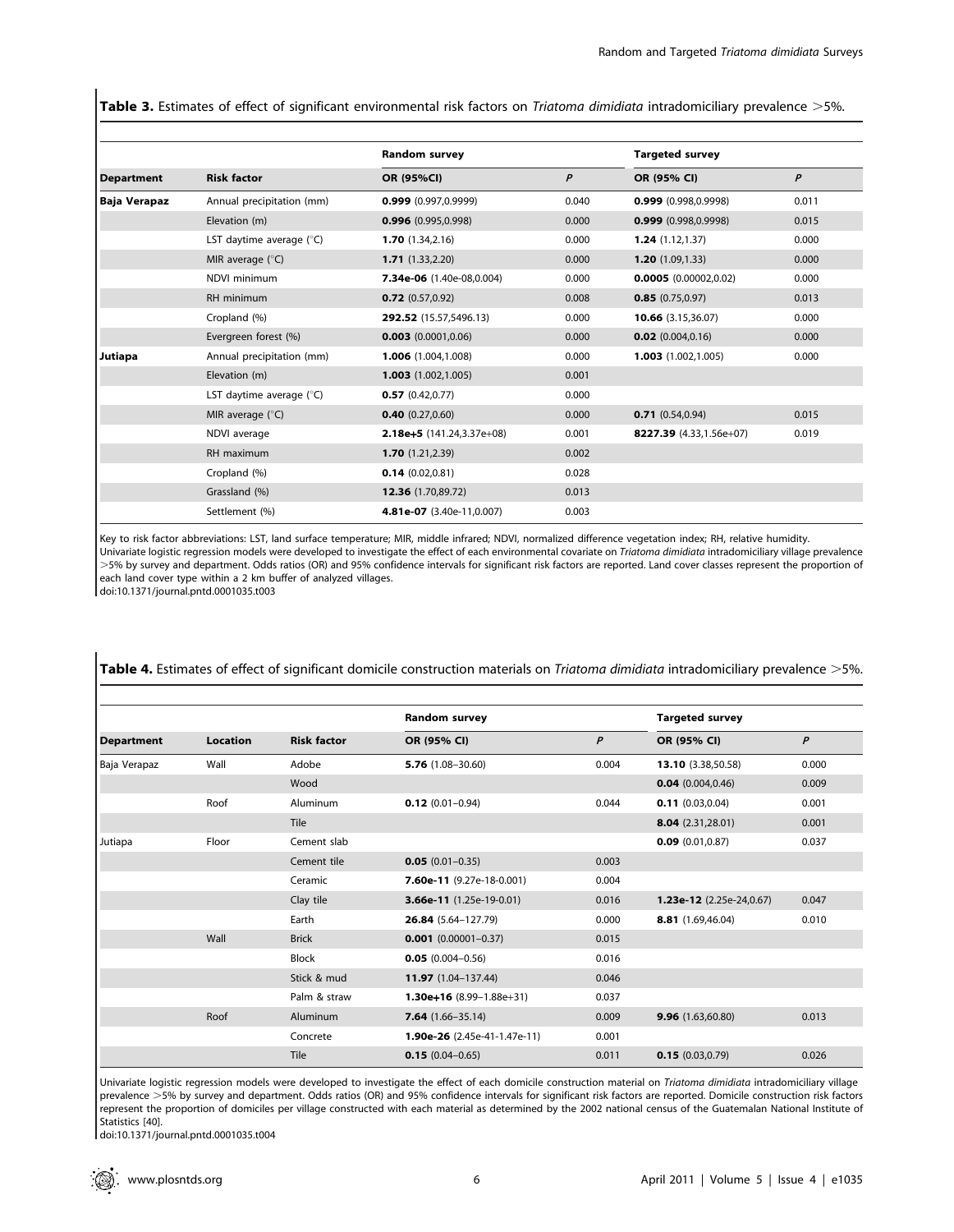Table 5. Diagnostic statistics for predictive models of Triatoma dimidiata intradomiciliary prevalence >5%.

|                |            | <b>Accuracy measures</b> |              |                        |                        |                  |                  |  |  |
|----------------|------------|--------------------------|--------------|------------------------|------------------------|------------------|------------------|--|--|
| Dept/Study     | Model      | <b>AUC (95% CI)</b>      | <b>Мах</b> к | Sensitivity % (95% CI) | Specificity % (95% CI) | PPV % (95% CI)   | NPV % (95% CI)   |  |  |
| <b>BV/UVG</b>  | <b>ENV</b> | 0.84(0.74, 0.94)         | 0.56         | 76.5 (58.4,88.6)       | 80.0 (60.9,91.6)       | 81.3 (63.0,92.1) | 75.0 (56.3,87.9) |  |  |
|                | <b>DOM</b> | 0.58(0.44, 0.72)         | 0.16         | 82.4 (64.8,92.6)       | 33.3 (17.9,52.9)       | 58.3 (43.3,72.1) | 62.5 (35.9,83.7) |  |  |
|                | ALL        | 0.84(0.74,0.93)          | 0.51         | 64.7 (46.5,79.7)       | 86.7 (68.4,95.6)       | 84.6 (64.3,95.0) | 68.4 (51.2,82.0) |  |  |
| <b>BV/GNMH</b> | <b>ENV</b> | 0.65(0.56,0.73)          | 0.24         | 80.3 (67.8,89.0)       | 46.5 (36.5,56.7)       | 48.0 (38.1,58.1) | 79.3 (66.3,88.4) |  |  |
|                | <b>DOM</b> | 0.65(0.56, 0.74)         | 0.27         | 82.0 (69.6,90.2)       | 48.5 (38.4,58.7)       | 49.1 (39.5,59.6) | 81.4 (68.7,89.9) |  |  |
|                | <b>ALL</b> | 0.65(0.57,0.74)          | 0.19         | 68.9 (55.6,79.8)       | 59.6 (49.2,69.2)       | 51.2 (40.0,62.3) | 75.6 (64.4,84.4) |  |  |
| JU/UVG         | <b>ENV</b> | $0.86$ (0.78,0.93)       | 0.57         | 82.9 (72.7,90.0)       | 75.6 (59.4,87.1)       | 87.2 (77.2,93.4) | 68.9 (53.2,81.4) |  |  |
|                | <b>DOM</b> | 0.77(0.68,0.87)          | 0.51         | 91.5 (82.7,96.2)       | 56.1 (39.9,71.2)       | 80.7 (70.9,87.8) | 76.7 (57.3,89.4) |  |  |
|                | ALL        | 0.84(0.76, 0.92)         | 0.57         | 79.3 (68.6,87.1)       | 80.5 (64.6,90.6)       | 89.4 (79.2,94.8) | 66.0 (51.1,78.4) |  |  |
| JU/GNMH        | <b>ENV</b> | $0.67$ $(0.55, 0.78)$    | 0.35         | 64.7 (50.0,77.2)       | 71.1 (53.9,84.0)       | 75.0 (59.4,86.3) | 60.0 (44.4,73.9) |  |  |
|                | <b>DOM</b> | 0.65(0.53,0.77)          | 0.30         | 66.7 (52.0,78.9)       | 63.2 (46.0,77.7)       | 70.8 (55.7,82.6) | 58.5 (42.2,73.3) |  |  |
|                | <b>ALL</b> | 0.64(0.52,0.76)          | 0.30         | 54.9 (40.5,68.6)       | 57.9 (40.9,73.3)       | 63.6 (47.7,77.2) | 48.9 (33.9,64.0) |  |  |

Key to department and study abbreviations: Dept, department; BV, Baja Verapaz; JU, Jutiapa; UVG, Universidad del Valle de Guatemala; GNMH; Guatemala National Ministry of Health. Key to model abbreviations: ENV, environmental model; DOM, domicile construction material model; ALL, combination of census and environmental models. Key to accuracy measure abbreviations: AUC, area under receiver-operator curve; Max k, maximum kappa; PPV, positive predictive value; NPV, negative predictive value.

Multivariate logistic regression models were developed to estimate the predictive probability of Triatoma dimidiata intradomiciliary village prevalence >5%. For each department and study, predictive models of environmental and domicile construction risk factors were developed separately and together. Overall model accuracy was compared using the area under the receiver-operator curve (AUC). Sensitivity, specificity, positive predictive value (PPV), and negative predictive value (NPV) were calculated using the probability threshold with maximum value of kappa (k).

doi:10.1371/journal.pntd.0001035.t005

material model in Baja Verapaz, the random models for both departments had reasonably good discriminative capacity and performed significantly better than the corresponding targeted models. All targeted models had poor discriminative capacity. Moreover, the environmental and combination models in the Baja Verapaz random surveys had similar predictive power and performed significantly better than the domicile construction material model. In the Jutiapa random surveys, no significant difference in predictive performance was detected between models.

k, sensitivity, specificity, PPV, and NPV all vary with the selection of the predicted probability threshold. The maximum k obtained for each model is reported in Table 5 and the remaining accuracy measures are calculated using the corresponding threshold. All models from random surveys, with the exception of the domicile construction material model in Baja Verapaz, performed significantly better than chance alone. With regard to the random surveys, predictions based on environmental covariates had the greatest accuracy in Baja Verapaz, and environmental and combination models had similar and greater accuracy than domicile construction covariates in Jutiapa.

#### Discussion

Sustained control of T. dimidiata depends on the accurate identification of areas at greatest risk of infestation in order to efficiently target limited resources. In their efforts to eliminate Chagas disease from Guatemala, vector control initiatives have relied on targeted surveys of villages with presumed risk factors or suspected infestation [11,15,16], however, their performance has not been evaluated. The data sets analyzed here afforded a unique opportunity to compare the abilities of random and targeted baseline cross-sectional surveys of T. dimidiata village prevalence conducted concurrently in time and space and resulted in several important findings relevant to  $T$ . dimidiata vector control: 1) random surveys performed just as well if not better than targeted surveys at defining the risk of  $T$ . dimidiata infestation, 2) intradomiciliary and environmental risk factor associations with T. dimidiata prevalence  $>5\%$  varied with geographic location, 3) environmental risk factors provide additional insight into the intradomiciliary risk of T. dimidiata prevalence exceeding the control threshold, and 4) predictive modeling has a role to play in directing T. dimidiata control in Guatemala if data sets are appropriately defined and expectations realistic. To our knowledge, this is the first study to compare targeted and random surveys for T. dimidiata and has implications for T. dimidiata control in Guatemala and Central America.

The failure of the targeted surveys to detect higher department and village prevalences than random surveys was surprising. These findings illustrate that the methods used to focus targeted surveys were not any better than random sampling at determining villages at greatest risk for T. dimidiata infestation. Therefore, presuming risk factors and infestation was inadequate and when initiating a program, efforts should favor risk factor evaluation and validation prior to targeting surveys or favor random sampling, as the results could reflect insufficiently defined risk factors and/or the assumption of geographic similarity in risk factor effect. Although, the findings could also be attributed to greater experience and expertise among UVG surveyors who conducted the random surveys [10,18].

The analysis of the intradomiciliary and environmental risk factors further supports the notion that the poor performance of the targeted surveys resulted at least in part from insufficiently defined risk factors and geographic heterogeneity in their effect. The limited ability of the presumed risk factors is illustrated by our ability to detect further robust relationships with additional indicators in the analysis of the targeted survey data. Moreover, many of the risk factors contrasted in their significance and the direction of their effect between departments. Even the presumed risk factors contrasted in their significance between departments.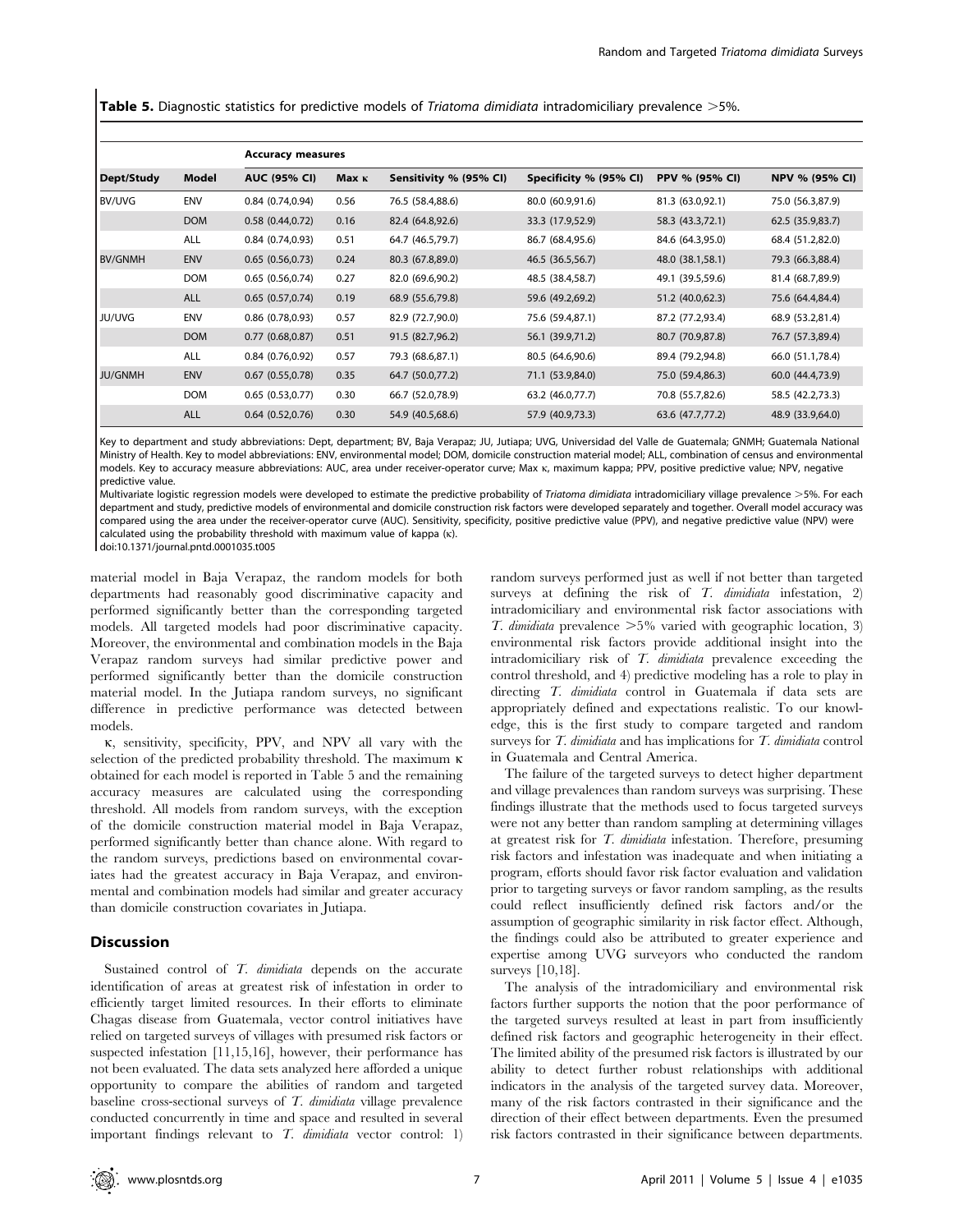Walls of adobe had strong positive association with  $T$ . dimidiata village prevalence exceeding the control threshold in Baja Verapaz only, while walls of stick and mud were significant in Jutiapa only. The lack of a significant association with thatch roofs in both surveys and departments likely reflects the inclusion of this risk factor to aide in the targeting of  $R$ . prolixus [2].

Particularly interesting was the contrasting relationship between tile roofs and infestation exceeding the control threshold in the departments. Tile roofs had a protective effect in Jutiapa but were associated with increased risk in infestation in Baja Verapaz. A similar increased risk was detected in Costa Rica where it was suggested that the presence of spare roofing tiles in the peridomestic environment provided suitable habitat for T. dimidiata [27]. Peridomestic surveys associated with the targeted study in Baja Verapaz found established T. dimidiata populations, although specific peridomestic environments were not reported [18]. These findings suggest the potential for roofing tiles to play a similar role in Baja Verapaz. Peridomestic populations are also present in Jutiapa [10] but were not reported here. The protective effect could indicate tile roofs in this region are associated with improved living conditions, thus, limiting intradomestic populations. In addition, previous studies in Jutiapa found no direct association between intradomestic and peridomestic infestation [10], indicating that spare roofing tiles in the peridomestic environment may be of little significance to intradomestic  $T$ . dimidiata populations in Jutiapa. More detailed studies are needed to clarify the variation of risk factors in different ecological settings.

Moreover, the analysis of the environmental covariates also illustrated the geographic heterogeneity in risk factor association with T. dimidiata infestation  $>5\%$  and indicated their potential value as indicators of infestation exceeding the control threshold. For example, villages with higher temperatures, increasingly barren landscapes, and more cropland were associated with increases in prevalence above the threshold in Baja Verapaz, while in Jutiapa an increase in vegetated landscapes, the proportion of grassland, and maximum RH were associated with increased risk of infestation. Future surveys should evaluate the inclusion of environmental risk factors as an aide in focusing control efforts. Furthermore, the observed geographic heterogeneity of both domiciliary and environmental risk factors illustrates the need to evaluate risk factors prior to use in a particular geographic location and the risk in extrapolating findings beyond the geographic limits for which they were defined. This observed heterogeneity is even more important in light of recent molecular studies suggesting that  $T$ . dimidiata in Guatemala represents a geographically diverse species complex [28,29] with one study elevating a member to specific status [28].

The findings from the predictive models indicate the potential for this type of analysis and risk mapping to aide in directing T. dimidiata control to regions at greatest risk as well as support the findings discussed above with regard to the abilities of the random surveys and potential value of environmental covariates. The reasonably high sensitivities and PPV's among the best performing models from the random surveys in both departments indicate marginal resource loss when applying control measures. Similarly, the respectable specificity and NPV's suggest that the number of positive villages missed would be moderately low. Moreover, the performance of the targeted surveys suggest that they might have a limited role to play in generating predictive models if risk factors are adequately defined first and sensitivity and PPV are reasonably good in targeting high risk villages. Although, one would have to accept a significant number of positive villages would be excluded from control due to the expected low specificity and NPV.

Also notable among the results were the performance of the environmental covariates in predicting risk of T. dimidiata prevalence  $>5\%$ . The predictive performance of environmental models was just as good if not significantly better than domicile construction material models. As mentioned previously, this could relate to insufficiently defined risk factors and/or geographic heterogeneity in their effect. In addition, it could be that the association with environmental covariates is related to the peridomestic populations in these regions, implying that peridomestic populations give rise to intradomestic populations or are in constant movement from one environment to the other. However, it might also be that the environmental conditions that are present in a region dictate the domicile construction materials used and represent confounding relationships with existing covariates and subsequently the type of construction defines the temperature and relative humidity inside the domicile. This could explain why the predictive models combining both environmental and domicile construction risk factors failed to improve overall model performance. Future models might be improved by the inclusion of intradomiciliary physical variables such as temperature and relative humidity.

As with any study, it is important to point out the limitations that exist. First, the targeted sample is biased by the exclusion of villages sampled in the random survey. Differences in our results could reflect differences in the villages sampled, although, we tried to account for significant variation by comparing geographically similar villages. Secondly, the findings are relevant to surveys conducted by the man-hour collection method, which is labor intensive with small reward and likely varies with expertise and experience [30]. Other collection methods could be less biased by experience, more consistent and efficient, and better able to define risk factors. Thus, the lack of the results could reflect variation in the ability to adequately detect bugs and not the absence of bugs and their associations with the risk factors. In addition, neither study was designed with our analysis in mind and therefore doesn't allow for optimal comparison. Future studies could control for this by selecting villages from the same sample frame, choosing the same number of domiciles in each village to survey, and conducting surveys with similarly experienced technicians. In addition, a true comparison of survey effectiveness should balance scientific abilities against their cost, with decisions made accordingly.

Nonetheless, the findings from our study lead us to several recommendations for T. dimidiata control in Guatemala and Central America. First, a priori knowledge, a prerequisite for targeted surveys, was not reliable for T. dimidiata surveys in Guatemala. Random surveys performed just as well if not better than targeted surveys, and have the additional benefit of risk factor detection, resulting from increased sample heterogeneity. Therefore, random surveys should be considered over targeted surveys if the reliability of the risk factors used to target surveys has not been evaluated. Secondly, risk factors for T. dimidiata infestation should be characterized for a particular geographic location through proper epidemiological investigation. One should keep in mind that the risk of extrapolation error increases as the distance from the source from which it was defined increases [31]. Furthermore, the role of environmental risk factors should be considered in addition to traditional intradomiciliary construction risk factors when investigating the risk of T. dimidiata infestation. Finally, our results indicate that predictive modeling has a role to play in targeting T. dimidiata control as long as the surveillance data is appropriately defined and/or model error is acceptable. It should be stressed that random surveys are not simply a luxury but an investment in programs. Future surveys should weigh their benefits as well cost when initiating a vector control program.

In conclusion, sustained control of T. dimidiata will depend on accurate and thorough epidemiological investigation. It is essential